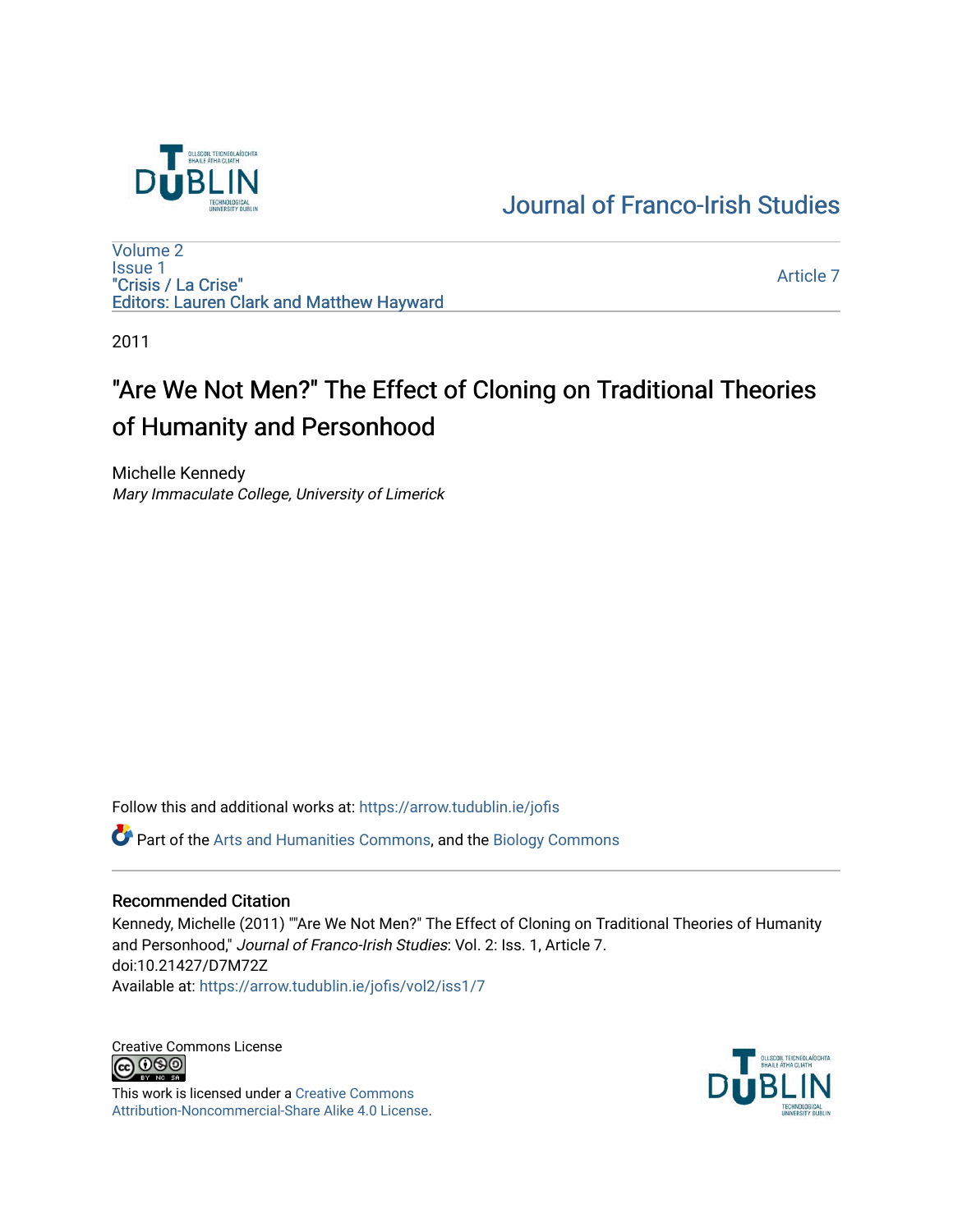## **"Are We Not Men?" The Effect of Cloning on Traditional Theories of Humanity and Personhood**

*Michelle Kennedy, Mary Immaculate College, University of Limerick*

In the twentieth and twenty-first centuries, few scientific endeavours have aroused as much controversy and debate as the advent of cloning. Successful animal cloning, culminating in the much-publicised birth of Dolly the sheep, has raised questions and anxieties about the possibility and implications of human cloning. It is becoming increasingly clear that the cloned human is, at some level, taking its place as a new "other" in society. However, such binary definition is, I will argue, problematic. In a world where a proliferation of "others" has been used throughout history to affirm a strong and stable sense of self, the cloned human is unique in its potential to destabilise the traditional Western human sense of self and personhood.

This paper will consider the creations of the scientists and protagonists of four gothic novels: Mary Shelley's *Frankenstein*, H.G. Wells's *The Island of Doctor Moreau,* Richard Matheson's *I Am Legend*, and Bram Stoker's *Dracula*. I use these novels as sites within which to examine both historical and modern day anxieties concerning identity and the definition of self and other. These Gothic novels dramatise both Victorian anxieties concerning identity and predict twenty-first-century fears about the advent of human cloning and the challenges that clones pose to traditional notions of self and other. The advent of human cloning has the potential to initiate an identity crisis, leading to a situation where, as Edmond Ortigues puts it, "my other is my fellow and my fellow is my other" (Lemaire 1977, 81).

The "other" is characterised as the antithesis of self, yet it is simultaneously inextricable from the definition of self. Theoretically, any being, culture or race can secure a positive image of its own identity or selfhood, by comparing itself to another being, culture or race. Hegel put forth the theory that "self-consciousness exists in and for itself when, and by the fact that, it so exists for another" (Hegel 2001, 630). Therefore the other is an essential component in the appropriation and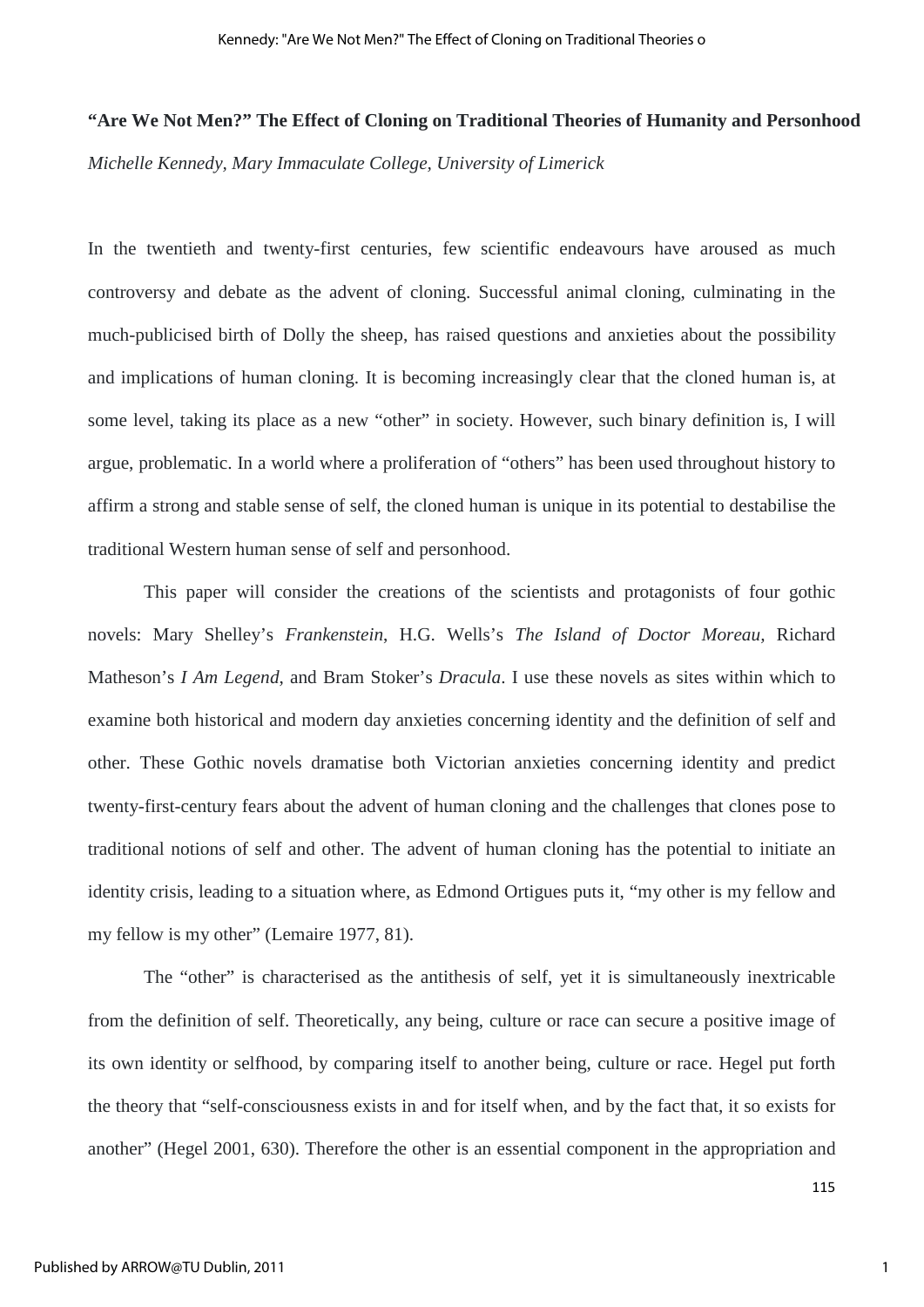maintenance of a stable and unified sense of self, as only "confrontation with the not-self" enables an entity "to identify what is self" (Hegel 2001, 626-7).

Characters such as Dracula, Frankenstein's monster, and Ruth in *I Am Legend*, are portrayed in terms which could be defined as other in the aforementioned Gothic novels, threatening the safety, and more importantly, the identity of the human characters around them. In this way a correlation can be drawn between these fictional others and a cloned human being who, if brought into the world, could threaten society's traditional theories about the self and reveal an intrinsic insecurity within traditional conceptions of human identity. In this paper I seek to show how the application of the ideas of the French theorists Jacques Lacan and Jacques Derrida, in conjunction with Freud's idea of the uncanny, open up an interpretation of these fictional gothic characters which can provide a greater insight into the possible implications of cloning on the nature of personhood.

Before one can explore what it is to be other, or sub-human, in modern society, the question must be asked: what is it that defines the human? The modern classification of the human being can be traced back to Boethius and Thomas Aquinas, whose philosophical concept of the person, "*individual substantia rationalis naturae*", is neatly summarised by Laura Palazzani:

… all human beings are persons, or moral subjects (worthy of being respected), and subjects of law (worthy of safeguarding, in the strong sense, or having the right to life). (Palazzani 1998, 52).

This definition, unconditionally advocating the right to life for all humans, was undercut by Darwin's theory of natural selection, which seriously challenged earlier beliefs in what it was to be human. The world and its inhabitants could no longer be defined simply as God's creations. Natural selection destabilised the traditional integrity of the species, and remade it according to the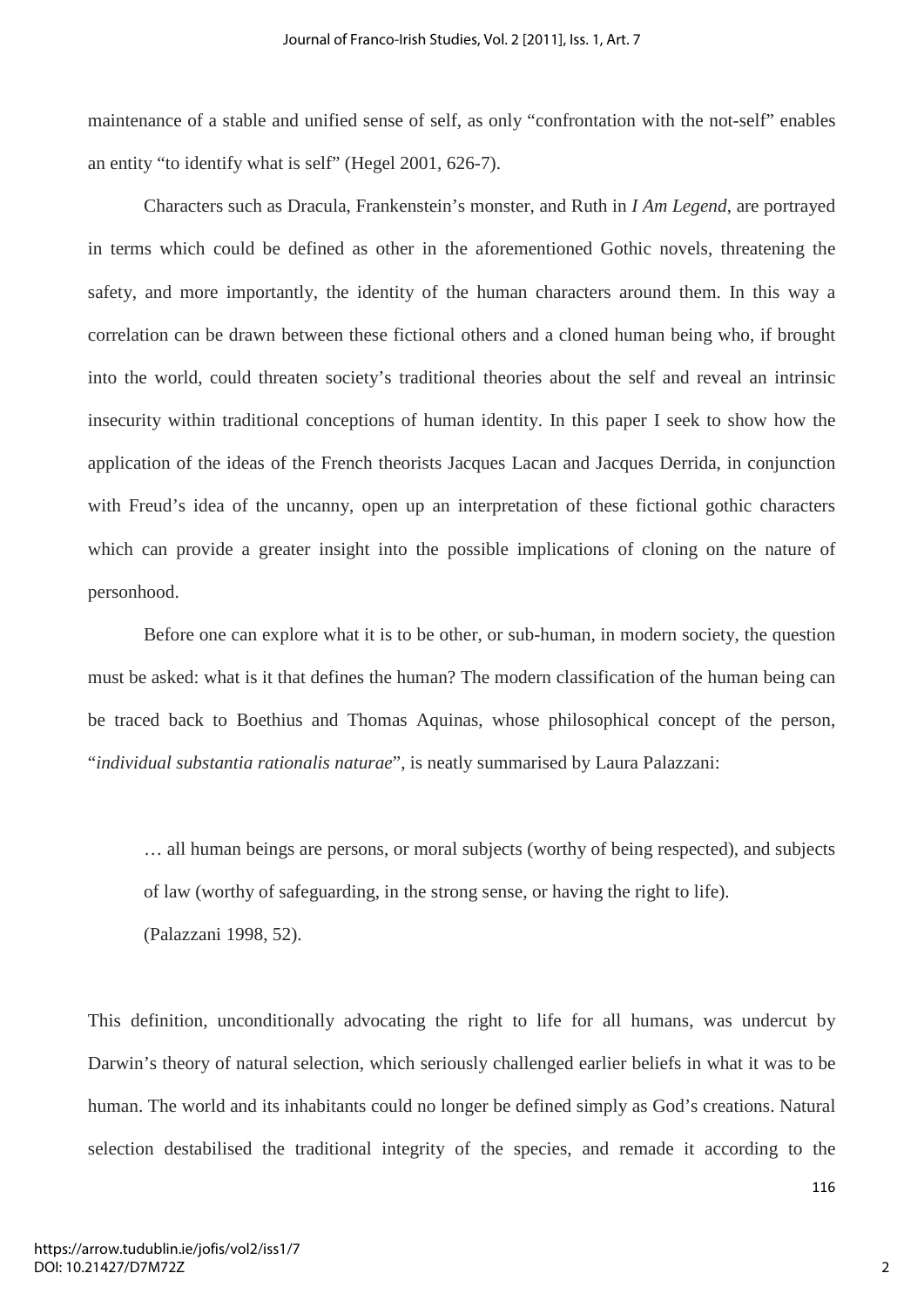immediate, situational logic of adaptation to the environment (Dryden 2003, 41). It was not only religious faith that was challenged, but the central perception of the physicality of humanity.

Fears concerning the evolving classification of humanity and the self manifest themselves frequently in gothic literature. For example, Chris Baldick asserts that *The Island of Doctor Moreau* is a "fable which directs its painful probings at the contemporary miscreation of the world that we call human" (Baldick 1987, 156). At the end of the novel, Wells's protagonist Prendick comments that all of the men and women about him "are indeed men and women, men and women forever" (Wells 2005, 130). This comment rings of desperation, as Prendick attempts to convince himself that humanity is unchanged and unchanging. It is indicative of a preoccupation and anxiety with the changing classification of identity and humanity in the nineteenth century. The consistent representation of the subhuman and the humanoid monster in gothic literature reflects societal fears and the realisation that the self was being fundamentally challenged, not just by a new other, but by an other who demonstrated an unsettling correlation with the self.

For instance, the monstrous Count Dracula most frequently appears in the form of a human being. Jonathan Harker's first description of Dracula as "a tall old man, clean-shaven save for a long moustache," represents Dracula as a non-threatening human (Stoker 1994, 47). These vestiges of humanity are crucial: in order to rid themselves of the other, Van Helsing and the other human characters in *Dracula* must kill a being that is, in many ways, indistinguishable from themselves. As Jonathan Harker remarks, "What manner of man is this, or what manner of creature is it in the semblance of man?" (Stoker 1994, 47). When the human characters challenge Dracula, they challenge not only the other, but also the self. Dracula hides his otherness by conforming outwardly to traditional notions of humanity and a Victorian aristocratic civility. This in turn forces the human characters to question the validity and stability of received, traditional markers of human selfhood. Dracula irreparably changes the human form and forges an identity whose correlation to the self is so strong that it can no longer be defined as other, but rather as pseudo-self. This pseudo-self strains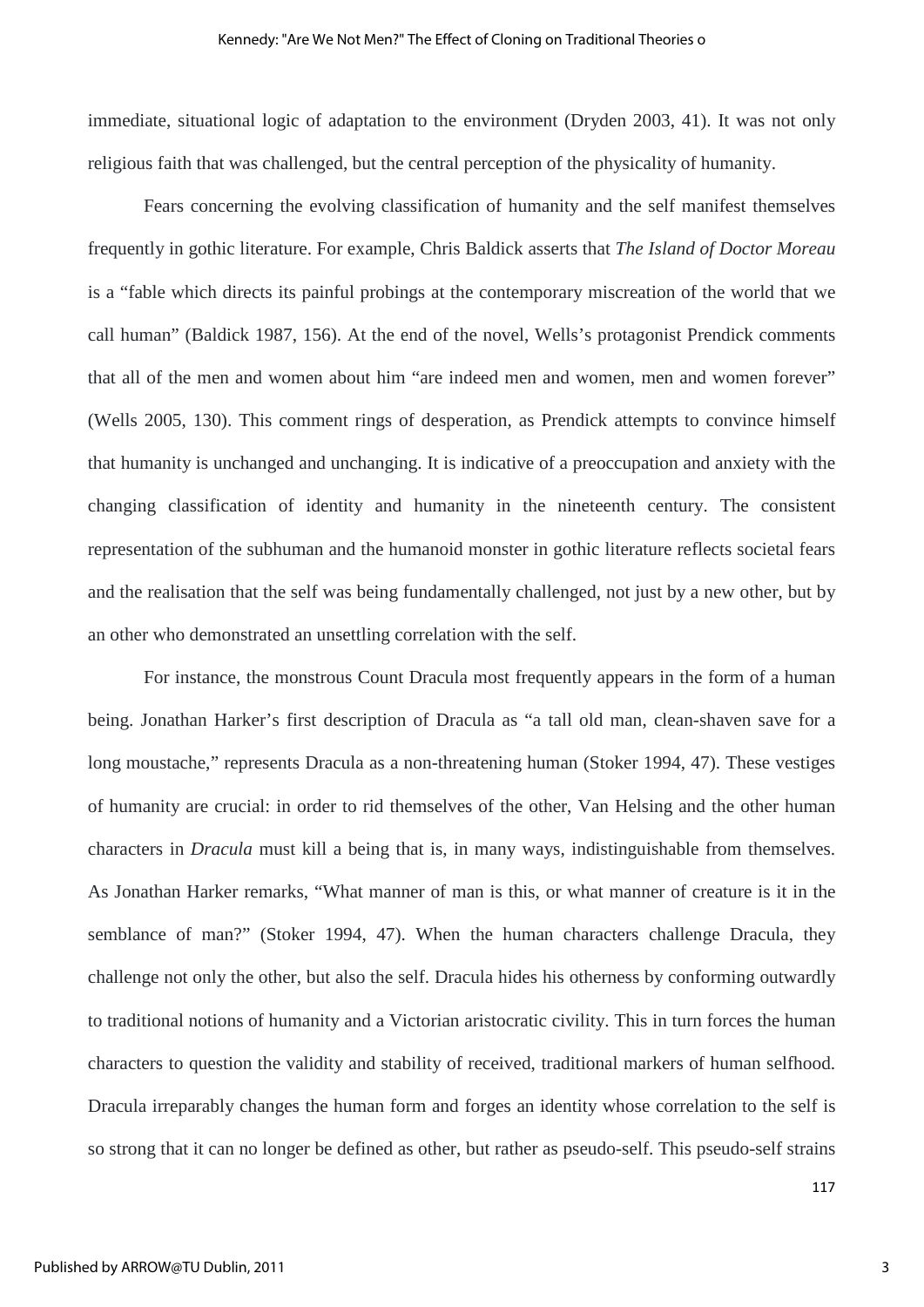the traditional binary opposition between self and other, allowing the other to simulate characteristics of the self in order to gain acceptance or assimilation into traditional human society.

The emergence of the pseudo-self in *Dracula*, and its ability to threaten the boundaries between self and other, can be strongly linked to Victorian English societal fears that the Irish could in some way be subsumed into British society and threaten the traditional notion of what it was to be British. As John Paul Riquelme suggests, "the vampire was used in the nineteenth century to signify national antagonism between the British and the Irish" (Riquelme 2002, 371). These racial undertones are an important aspect of Stoker's work, informed by his own ambiguous position as an Anglo-Irish writer. Stoker was born into the Anglo-Irish Protestant ruling class in Ireland; his cultural identity was thus characterised by ambiguity. In Ireland, his Protestant Anglo-Irish heritage demarcated him from the Catholic Irish middle and working classes, thus portraying him as a cultural "other" within his own country. Simultaneously, as an Irishman, he was also perceived by the English to be other and was thus "encumbered by his brogue and Irishness even as he made his way up the social ladder" in London (Gibbons 2004, 78). As Joseph Valente points out, Stoker had an "interlineal identity," at home neither "in the cultural centre nor the cultural margins" (Valente 2002, 9).

Stoker's experience as an Anglo-Irish writer can be connected to the wider British representation of the Irish as "other" in the eighteenth and nineteenth centuries. L.P. Curtis outlines in his book *Anglo-Saxons and Celts* "a pattern of thinking" in Victorian England which he has termed "Anglo-Saxonism" (Curtis 1968, 6). In order to maintain a stable and unified identity, the English constructed a binary opposition between Anglo-Saxons and Irish Celts, portraying the Irish as "childish, emotionally unstable, ignorant, indolent, superstitious, primitive or semi-civilized, dirty, vengeful and violent" (Curtis 1968, 53). The Englishman, by comparison to the primitive "Paddy," defined himself as "mature":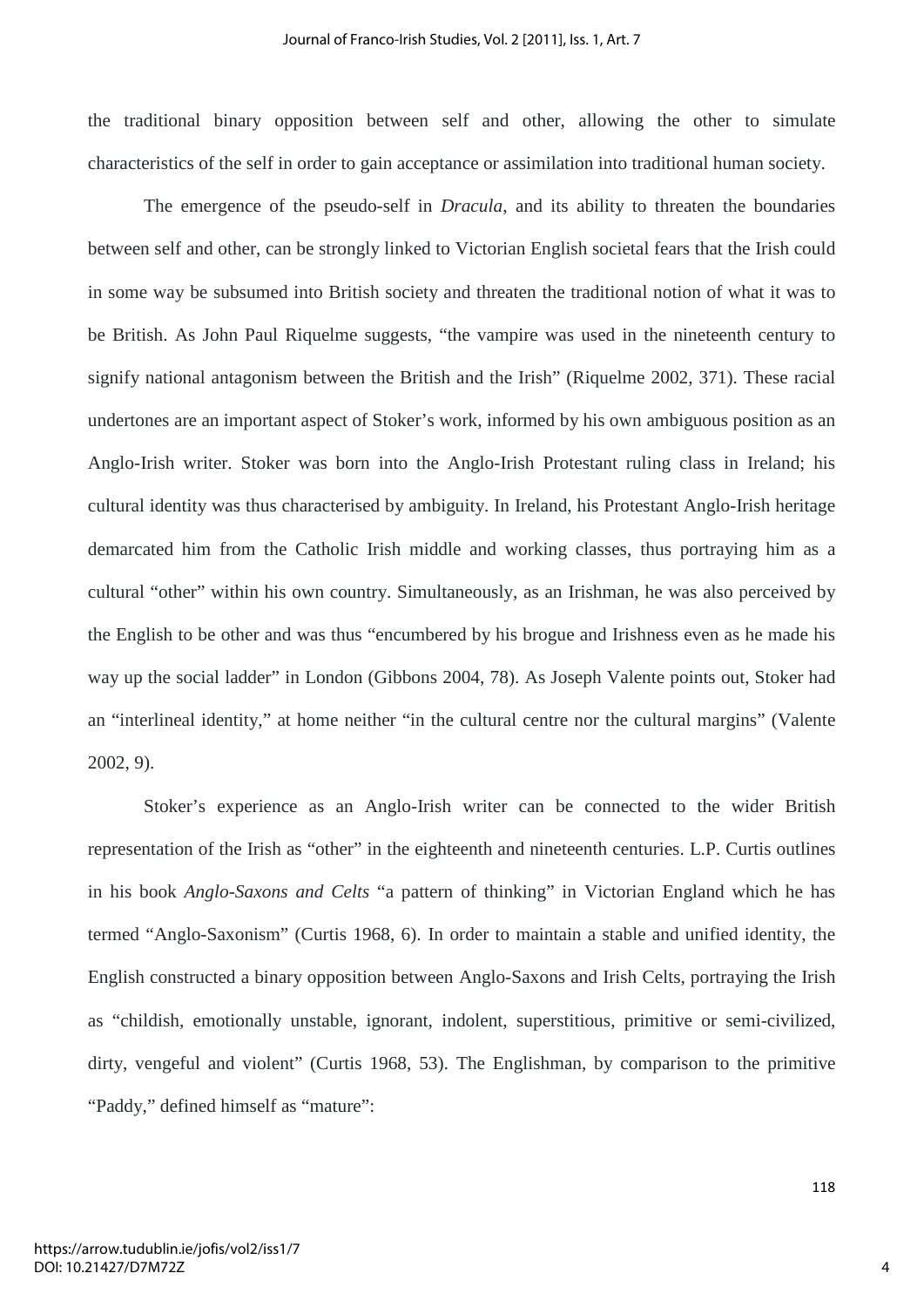he boasted self-control; he was energetic not lazy, rational not superstitious, civilized not primitive, clean not dirty, ready to forgive [. . .] and prepared to live under the rule of law. (Curtis 1968, 53).

This dichotomy arose chiefly from a need by the British to create a primitive other in order to justify a proclaimed superiority and, more importantly, to maintain a stable self-image and identity. In fact, this exaggerated caricature of the Irish was to become an integral part of the Victorian English sense of identity. As Curtis states, the "two images of the self and the Celt were as mutually necessary in Anglo-Saxonist minds as the two sides of a coin: the one could not be relinquished without the other" (Curtis 1968, 119). Victorian English identity as here characterised was based on an illusory concept, a created category for the "so called Irish national character" which had "relatively little to do with the social, political, economic and psychological realities of millions of Irishmen, women and children" (Curtis 1968, 14). The boundaries between the self and other, presented as absolute, are shown to be little more than a cultural construct, arising from a need to bolster a strong sense of British identity.

Dracula's position as pseudo-self in Stoker's novel could be viewed as indirectly challenging this historical construct of English self and Celtic other. His ability to blend into Victorian English society belies the notion of the easily identifiable other. Carol Senf puts forward this argument in "Dracula: The Unseen Face in the Mirror." She argues that Stoker "creates unreliable narrators to tell a tale, not of the overcoming of Evil by Good", of other by self, but instead to illustrate "the similarities between the two" (Senf 1979, 10). However these fears concerning the weakening of boundaries between self and other are not confined to the eighteenth and nineteenth centuries. Identity remained a constant preoccupation throughout the twentieth century, and the received conception of the unified, stable self was continually challenged. Jacques Derrida emphasised "the instability of the notion of 'identity,'" stating at a roundtable discussion in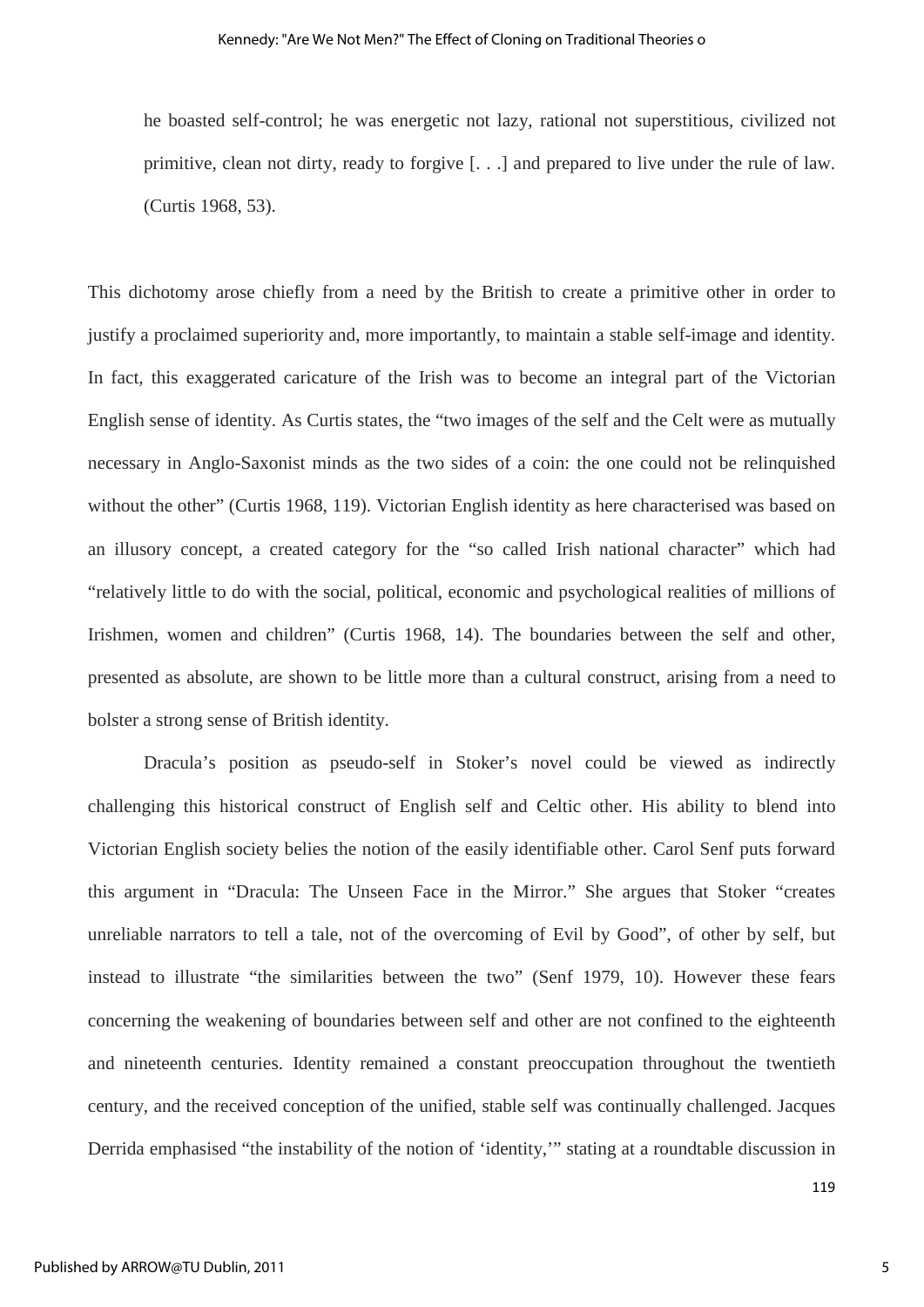October 1994 that "no so-called identity is, or should take itself to be, 'homogenous' or 'selfidentical'" (Caputo 2004, 113). In the twenty-first century, the advent of cloning has continued to undercut traditional definitions of humanity and the self. Once again, a scientific discourse has disrupted the traditional Western view of what it is to be human, challenging people to accept, if only in a theoretical sense, artificially created beings and clones as humans. In some respects, this acceptance seems natural. However, in other respects, clones and other artificially created beings challenge traditional precepts of humanity, making their subsequent acceptance as humans all the more problematic.

What is it about the concept of cloning that unsettles people? The clone is the unfamiliar, the strange, and the human anxiety about the success of cloning would seem to confirm Freud's assertion that the disturbance involved in "themes of uncanniness" or unfamiliarity is related to "the phenomenon of the 'double'" (Freud 2001, 940). The double, the clone, can, like Dracula, excite fear and trepidation in society because it is the unknowable and unfamiliar other, yet in all verifiable ways a simulacrum of the self. Freud furthers his point by stating that the subject (in this case the traditionally-born human) "identifies himself with someone else" (the clone), "so that he is in doubt as to which his self is, or substitutes the extraneous self for his own" (Freud 2001, 940). From this perspective, the human clone's greatest threat to traditional theories of self is not in its difference from humanity, but rather in its inherent similarity.

Should a clone come into being, he or she would closely resemble, or look exactly like, another human being. In a very real sense, the clone appears as the pseudo-self, an "other" whose inherent correlation to the self is so strong that the boundaries between self and other can no longer be delineated. As Gilman concludes, despite demarking ourselves from the other, in truth "we know we are not different" (Ferguson 1999, 240). This absence of originality makes the maintenance of a sense of self highly problematic. Marciano Vidal, in *The Ethics of Genetic Engineering*, gets to the point in her statement that "the most important consideration of all is that human beings have their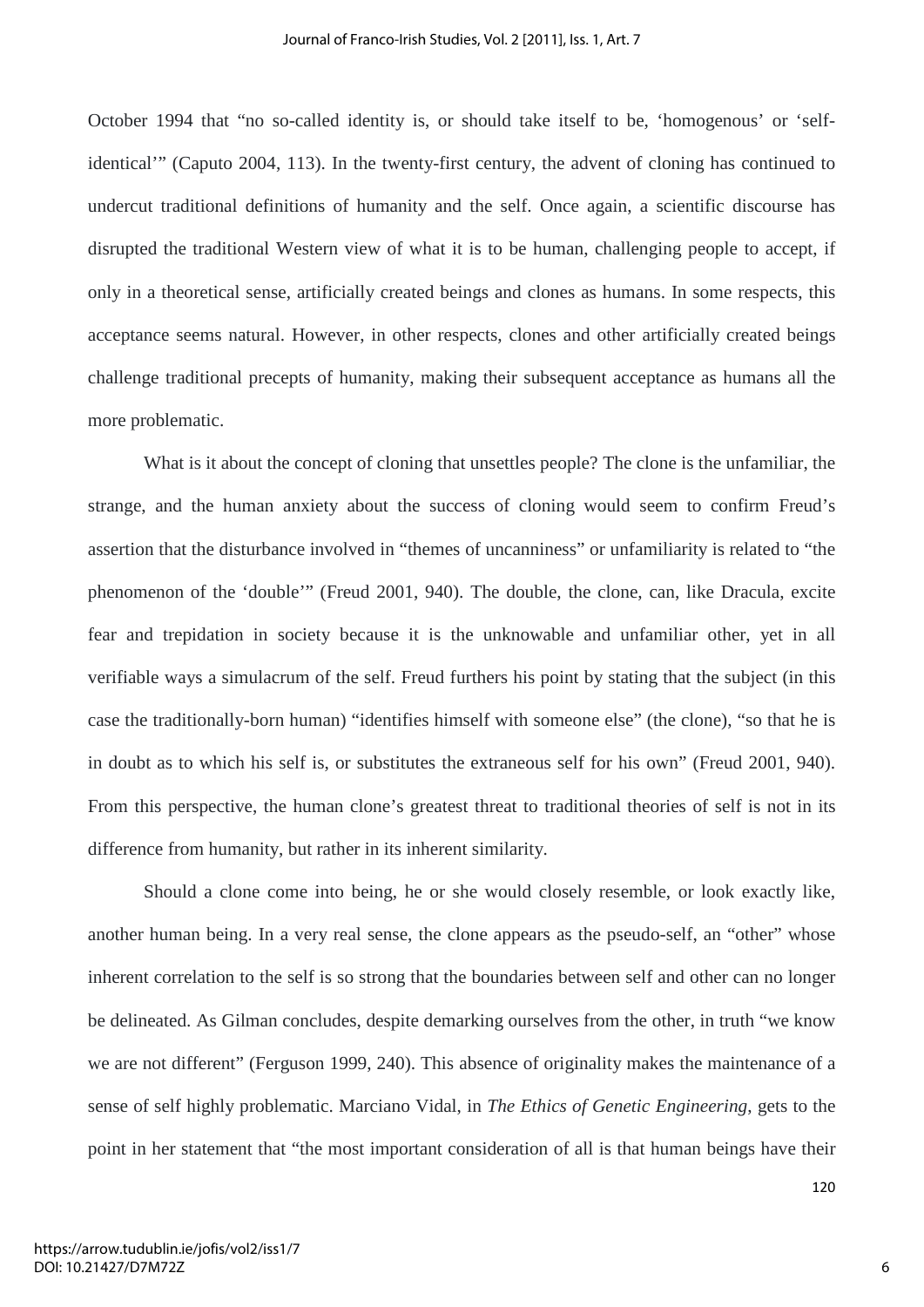#### Kennedy: "Are We Not Men?" The Effect of Cloning on Traditional Theories o

own identity; cloning impacts directly on this basic requirement for being a person" (Vidal 1998, 109). Clones literally replicate another person, and so cannot be said to possess an essential identity of their own. Furthermore, the ability to create multiple clones of the same human being represents a dilution and disintegration of a stable sense of an integral, original self. Traditional notions of the uniqueness of the human being would be directly challenged by the emergence of these pseudoselves. As Freud asserts: "there is a doubling, dividing and interchanging of the self" (Freud 2001, 940). Freud's ideas invite comparison with the human clone. Humans would be literally challenged to look themselves in the eye and ask the question: if you are me, then who am I?

This loss of identity and fracturing of the self can be linked to Lacan's theories in "The Mirror Stage as Formative of the Function of the I as Revealed in Psychoanalytic Experience." The cloning process could strip the original human of any stable sense of self, or "gestalt," which, for Lacan, "symbolises the mental permanence of the I," a complete exterior image which provides humans with the illusion of a totality of self (Lacan 2001, 1286). This self image is in many ways a fiction, as the subject attempts to achieve "a totality and autonomy it can never attain" (Lacan 2001, 1281). The emergence of a cloned human being could be argued to expose the illusoriness of this totality. While identity may not be solely based on a person's genes, the loss of a unique genetic identity cannot be dismissed as insignificant. The ability to create numerous clones of the same human being at any time may create an illusion that the self can live on indefinitely. This can be linked to Otto Rank's treatment of the double as outlined in Freud's "The Uncanny." Rank contends that "the 'double' was originally an insurance against the destruction of the ego" (Freud 2001, 940); in other words, an attempt, if only theoretical, to cheat the power of death. Yet if, conceptually, cloning seems to offer humans this ability to cheat death, it could equally be said that the emergence of the pseudo-self spells death for the original self.

The dilution of identity through cloning is hauntingly outlined by Ian Wilmut, Keith Campbell and Colin Tudge in *The Second Creation*. Soon after Wilmut and Campbell publicised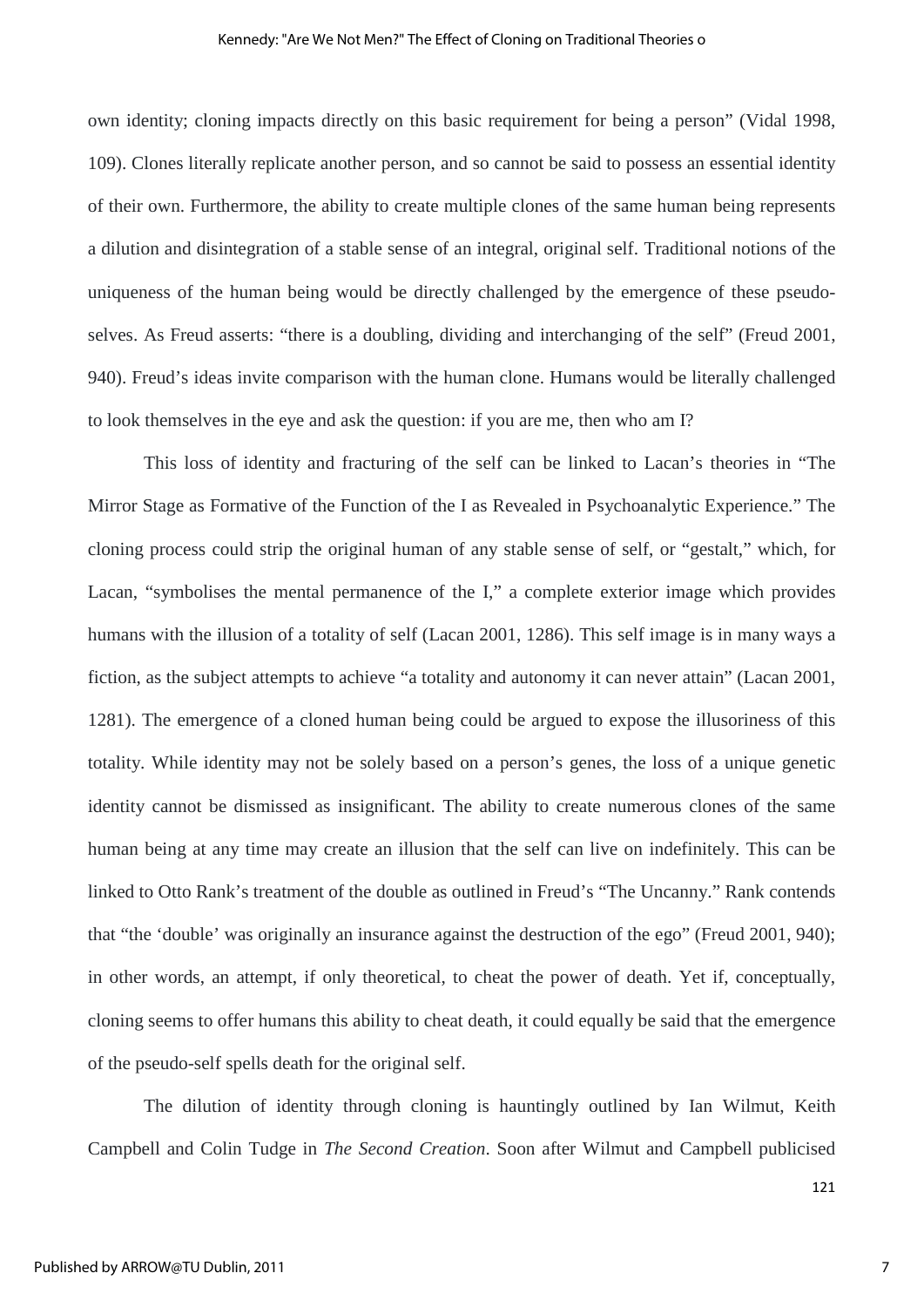their successful cloning of Dolly the sheep, they were flooded with calls from bereaved families, asking if they could clone their lost loved ones (Wilmut et al. 2000, 16). The idea that a pseudo-self could in some way revive humans who have passed away is based on a misunderstanding of the science of cloning (Wilmut et al. 2000, 16), and it could in fact be said that cloning would strip the deceased human of their last vestiges of identity. The pseudo-self's outward correlation with the original human could mask its true otherness, particularly from grief stricken loved ones. The illusoriness of self-continuation through cloning is exemplified by the character of Virginia in *I Am Legend*. Virginia dies of a mystery illness, yet, after her burial, she returns to Neville. The undead Virginia appears not as an unidentifiable other, but as a shadow of the self, a pseudo-self whose outward correlation to Neville's wife compels him to accept her and attempt to reintegrate her into society. Despite the fact that she looked, as he described it, like "an outline," Neville tries "to keep her" with him (Matheson 2007, 139). However, despite his attempts to continue his relationship with his lost wife, Neville is later forced to admit that "she wasn't the same any more" (Matheson 2007, 139). The transition is impossible. Indeed, Virginia's original identity becomes irrevocably subsumed by that of the pseudo-self. Instead of remembering his wife as she was, Neville is consumed by images of a walking corpse, images that he can't "forget—or adjust or—*ever* get away from" (Matheson 2007, 139). Matheson is strikingly prescient in his description of the disruption that a pseudo-self could cause to traditional assumptions about humanity and the self.

Of course, these themes were adumbrated by Shelley in *Frankenstein*, where the monster, though a very unique-looking individual, has no real identity of his own. He has no name, a factor which may be considered a fundamental marker of one's identity, and he has no real sense of self, because of the method of his creation. Constituted from the body parts of many human beings, he cannot attain an autonomous existence. However, this method of creation affects not only the identity of the monster, but also the identities of the deceased human beings whom Frankenstein uses to create his monster. When discussing the monster's creation, Frankenstein states that the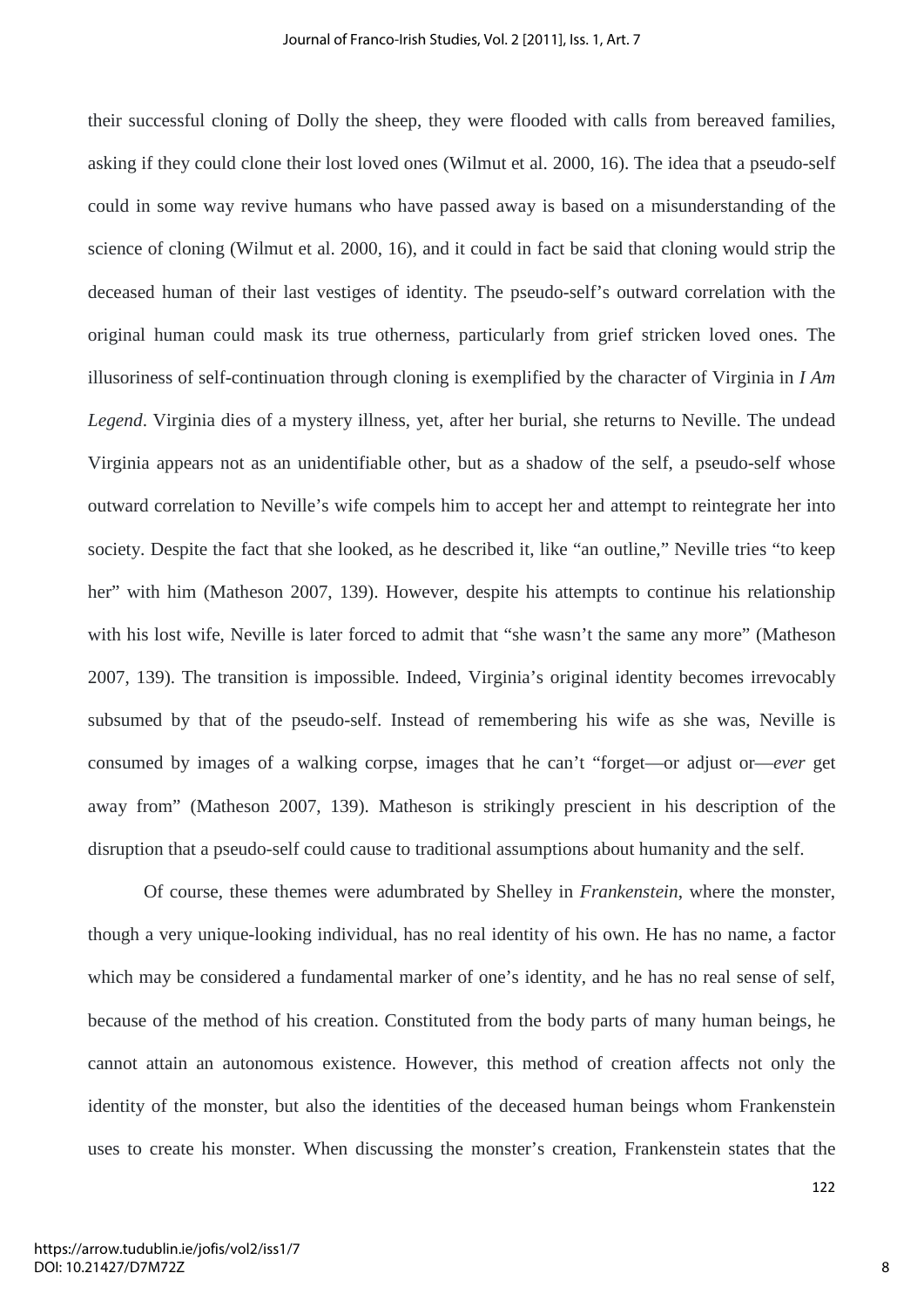"dissecting room and the slaughter-house furnished" many of his "materials" (Shelley 1986, 315). The fact that human beings can be seen as mere "materials" is indicative of the profound effect that his creation of a pseudo-self has had upon Frankenstein's conception of the identities of the original selves. These original human beings lose their independent identity through the monster's creation, and become quite literally subsumed into the pseudo-self. By the end of the creation process the selves have been stripped of their identity and power. In fact it is only through an identity void that the monster can emerge.

This process can be better understood with reference to Lacan's definition of "objet petit a". Objet petit a can be understood as "an object that causes desire, an object which we seek but which we never attain" (Atkinson 2002, 125). It is a fantasy or imaginary object, something which has no existence "in reality" but which nevertheless structures desire. Through the creation of the pseudoself, the identity of the traditionally born human has lost direct connection with the body. Therefore the human body, and, by extension, human identity itself has become the "objet petit a" (Lacan 2001, 1283). Frankenstein's monster clearly differs from a clone as he is created from the organic material of multiple people. Nevertheless, this example can help us to explore anxieties concerning human cloning. Human identity and power is shown to be based upon an "objet petit a," something which was never there, something unreal. If the basis of human power and identity is not itself real, it must be assumed that human autonomy and identity is an unstable construction. The loss of identity thus appears an inevitable consequence of the already unstable nature of human identity.

The anxiety surrounding the emergence of the pseudo-self can be closely linked to the fear that the clone or created human could infiltrate modern society. This fear is strongly portrayed in *Frankenstein*, but it can be seen even more clearly in *The Island of Doctor Moreau*. Prendick's comment when he returns to London, that "the animal was surging up through" the people around him (Wells 2005, 130), "underlines the fact that Moreau's Beast People are not so far removed from the citizens of the modern metropolis" (Dryden 2003, 17). Prendick's fear and suspicion of the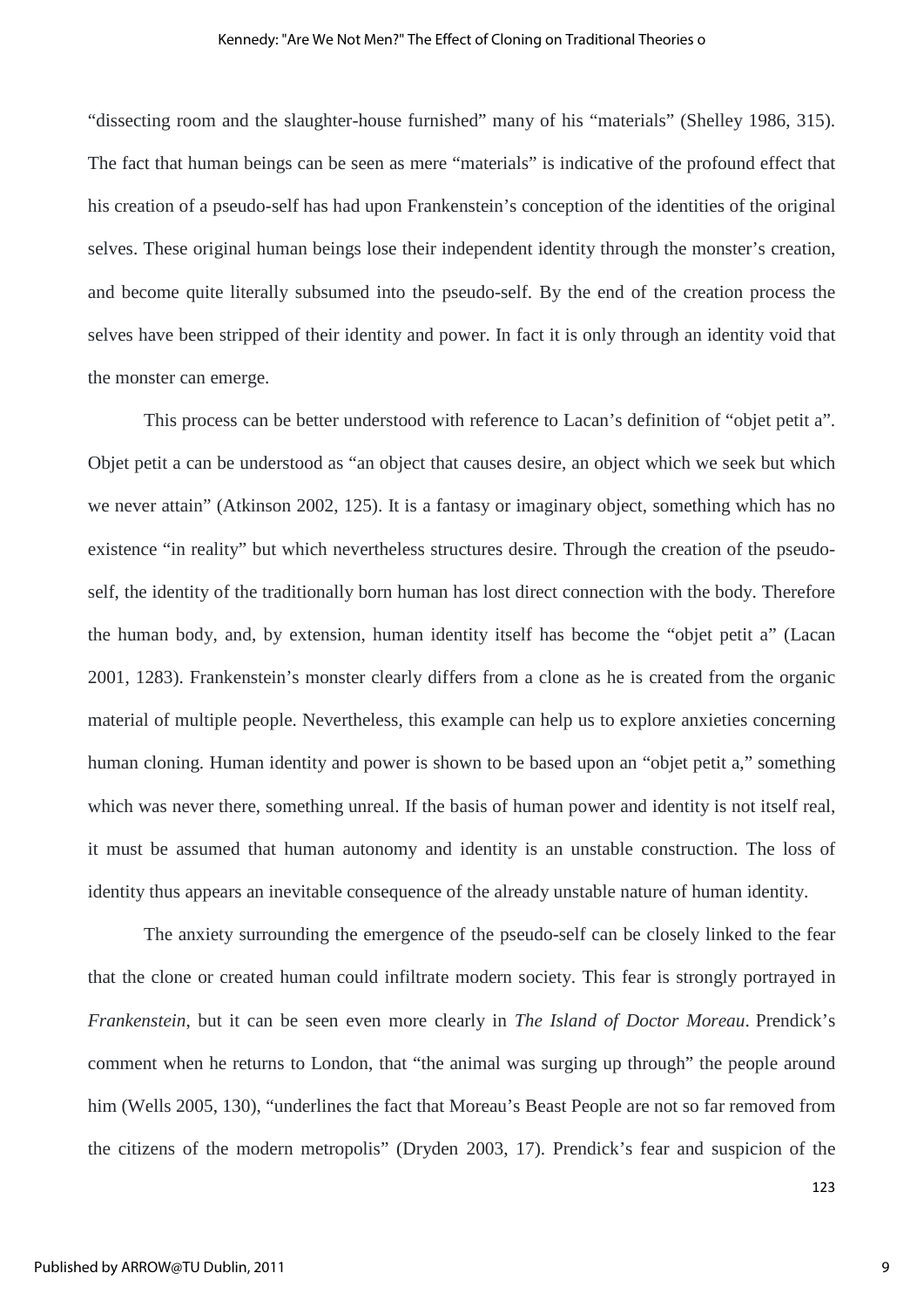people around him indicates a blurring and perhaps even the possible collapse of the boundaries between self and other.

Should cloned human beings be indistinguishable from traditionally born humans, then the boundary between the self and other would be irrevocably changed. The figure of Dracula again emphasises this point. He may be peculiar looking, yet it is clear that he is human in appearance. He can blend into a crowd, as when Mina and Jonathan Harker encounter him in London: "when the carriage moved up Piccadilly he followed in the same direction, and hailed a hansom" (Stoker 1994, 208). Lucy Westenra similarly loses her humanity when she becomes a vampire while remaining, particularly when sleeping, indistinguishable from her human self, making it more difficult for Van Helsing to "kill her in her sleep" (Stoker 1994, 241). These examples point to a weakening of the boundaries between human and other. Once again, the other has infiltrated the self and become the indistinguishable pseudo-self.

From an Irish perspective, as has been suggested, this fear of infiltration can be linked to Victorian English fears that the colonised Irish would infiltrate and infect English society. The Irish were figured as distinctly other in British discourse, a historical construct based on nationality as well as racial and often religious prejudice. As Curtis states, the Victorian English

mixed small fragments of reality with large amounts of what they wanted to believe about the indigenous peoples in order to arrive at a foregone conclusion based on their particular needs at the time. (Curtis 1968, 34).

However, the close geographical and historical links between England and Ireland made this construction of the Irish as other quite unstable. The increasing numbers of Irish immigrants arriving in England was bringing the English into direct contact with the Irish, often exposing the illusory nature of the differences between the English self and the Irish other. For example, in an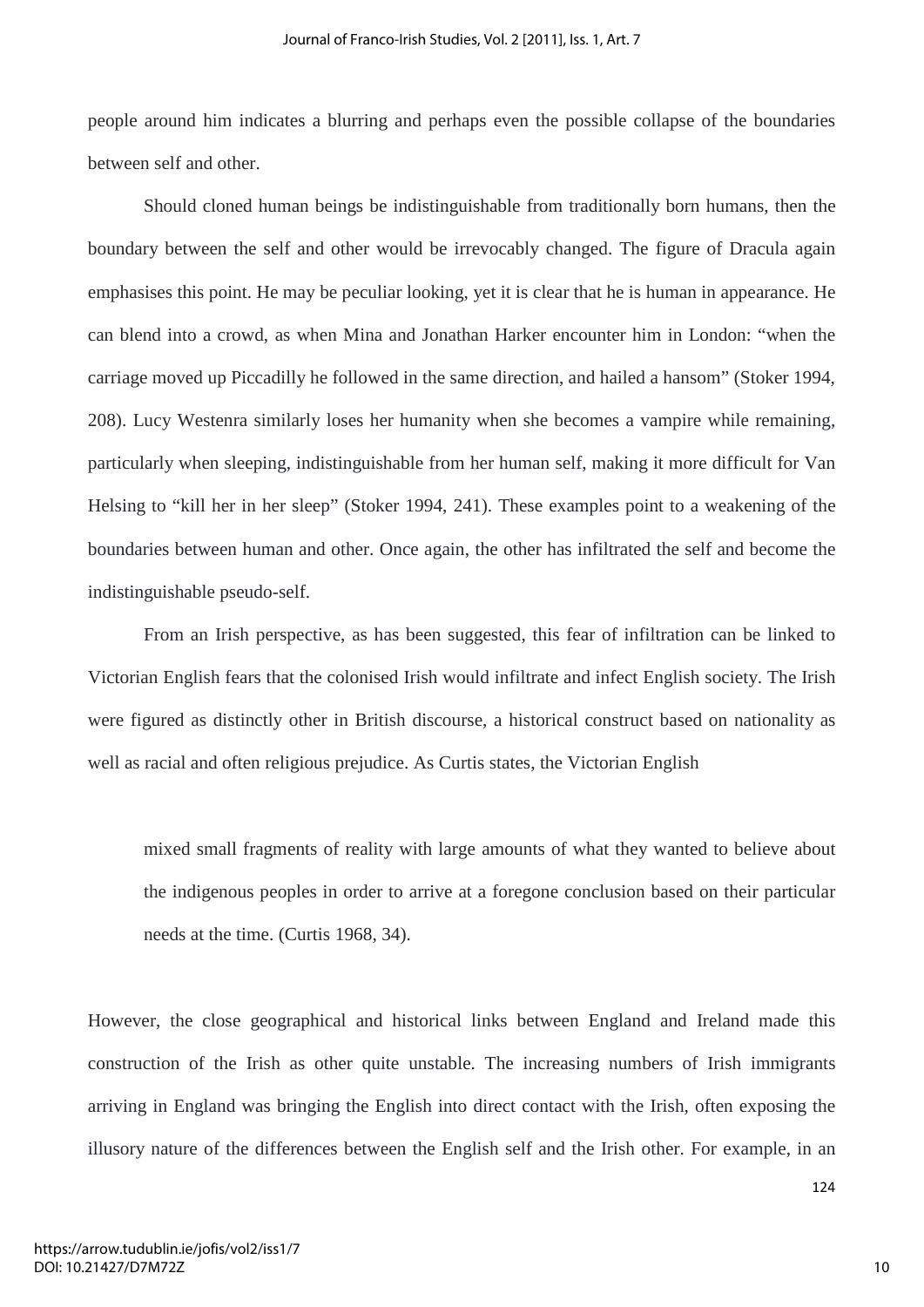appendix to *The Lion and the Fox*, Wyndham Lewis described the Irish people that he saw during what he termed "the martyrdom of the Lord Mayor of Cork," Terence McSwiney, who died while on hunger strike:

I had several opportunities of seeing considerable numbers of Irish people demonstrating among the London crowds. I was never able to distinguish which were Irish and which were English, however. They looked to me exactly the same [. . .] my eyes refused to effect the necessary separation that the principle of "Celtism" demanded, into chalk and cheese. I should have supposed that they were a lot of romantic English-people pretending to be Irish people. (Lewis 1927, 322).

Lewis demonstrates the unstable nature of the othering of the Irish in British discourse. When faced with the Irish, they appeared not as the distinguishable other, but rather as indistinguishable from the English themselves.

This unstable representation of the Irish as other in British discourse led, in the eighteenth and nineteenth centuries, to a fear of the infiltration of the Irish into British society. This fear centred around the Irish immigrant's propensity to challenge the English sense of identity and selfhood and expose the illusory nature of the boundaries between self (the English) and other (the Irish). In fact, throughout the nineteenth century, various political crises concerning Anglo-Celtic relations affected the English political sphere. These crises threatened the English status quo, and by extension, English national identity, and as a result triggered an intensification of the portrayal of the Irish as other by the English in order to protect the identity of the British Empire from the outside threat. Curtis outlines this point in *Anglo-Saxons and Celts*, stating that the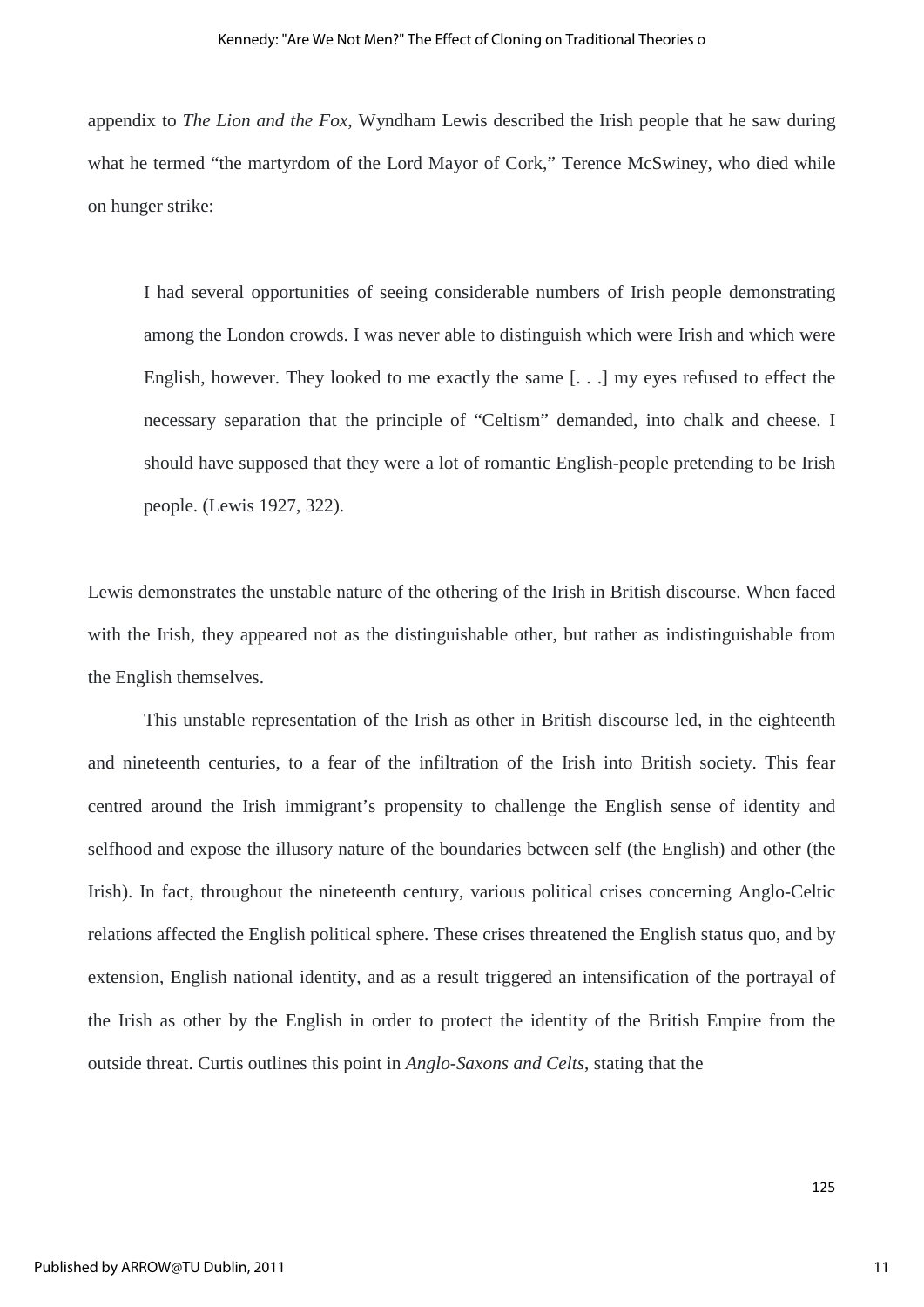sense of superiority on the part of the English gradually increased in the course of the nineteenth century as the Catholic emancipation crisis excited militant Protestantism, as O'Connell's repeal agitation alarmed defenders of the *status quo*, and as a more extreme form of Irish nationalism in the late 1870s and 1880s forced Liberals and Conservatives alike to fear the security of the Act of Union and the integrity of the empire. (Curtis 1968, 25).

In this context, *Dracula* can be viewed, as the product of an Anglo-Irish writer, as a depiction of the British fear of infiltration by the white colonised Irish who would "destabilise the traditional notion of British identity and self" (Arata 2000, 161). *Dracula* dramatises nineteenth-century fears concerning self and other, providing an insight into the Victorian English psyche of the time. Similarly, the character of Dracula forces all of the human characters in the novel to question their preconceived beliefs concerning the constitution of the self and the human. By coming to England and infiltrating British society, he threatens the sense of safety and security within one's own country, and challenges British superiority on their own soil. The characters' unified attack against "a threatening outsider who is not English" is further evidence of their need to restore their sense of superiority and exterminate any threat to their concept of identity (Riquelme 2002, 371). The physical threat imposed by Dracula can therefore be likened to the ideological threat imposed by the Irish in the nineteenth and even twentieth centuries.

While the Irish were one of many colonial, ethnic and cultural "others" who inspired fear in the English psyche and discourse in the Victorian era, in modern society, the clone has emerged to inspire trepidation, not simply as a new other, but rather as pseudo-self. Like the Irish in Victorian England, the clone can be imbued with the same power to disrupt the modern day constructed concept of identity and selfhood. For the definition of the self in the twenty-first century is no less a construction than that of Victorian Britain, and the advent of cloning has the potential to expose the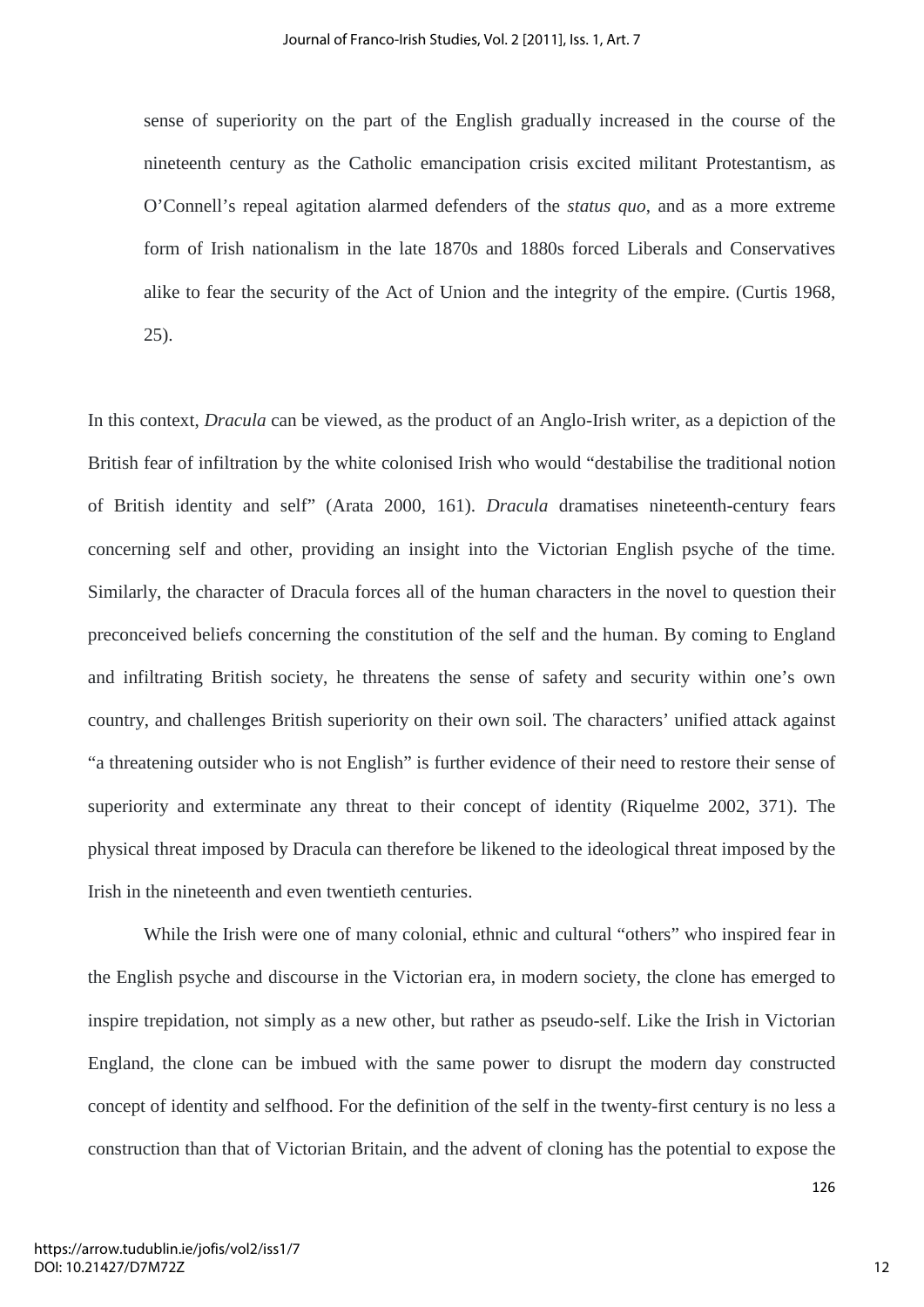true artificiality of human identity and sense of self. A related fear is explored in *The Island of Doctor Moreau*, where the Beast People attempt to organise their own society with rules which they feel define them as men:

 Not to go on all-Fours; *that* is the Law. Are we not Men? Not to suck up Drink; *that* is the Law. Are we not Men? Not to eat Flesh or Fish; *that* is the Law. Are we not Men? (Wells 2005, 59).

The repeated question posed by the Beast People highlights the difficulty in separating the self from the pseudo-self, the human from the created being. The Beast People assert that their outward conformity to what they see as human attributes endows them with humanity. However, despite this external or performative humanity, Moreau is quick to assert that the Beast People remain an identifiable other: their society is, as he deems it, "a mockery of a rational life" (Wells 2005, 79). Moreau's claim that the human claim to originality and autonomy of identity is not challenged by the Beast People remains overly simplistic. For a time the animal-men adhere to societal laws and develop a humanised society. They have a "Law", they "build themselves their dens, gather fruit and pull herbs—marry even" (Wells 2005, 79), and their adherence to such societal norms blurs the distinction between self and other. They expose the barriers between self and pseudo-self as a mere construction which can be challenged, and in many ways broken down, by the new created being. Indeed, upon meeting Prendick and Montgomery in the jungle, two of the animal men, Satyr and Ape Man, salute Montgomery: "'Hail,' said they, 'to the Other with the whip'" (Wells 2005, 86). The fact that the animal men view the human Montgomery as the "Other," is indicative of the extent to which the boundaries between self and other have been weakened. Wells ultimately falls back on the conservative belief in a natural order, whereupon the animal-men revert back to their distinctly other form. However, the question has already been posed: is this "natural order" simply a man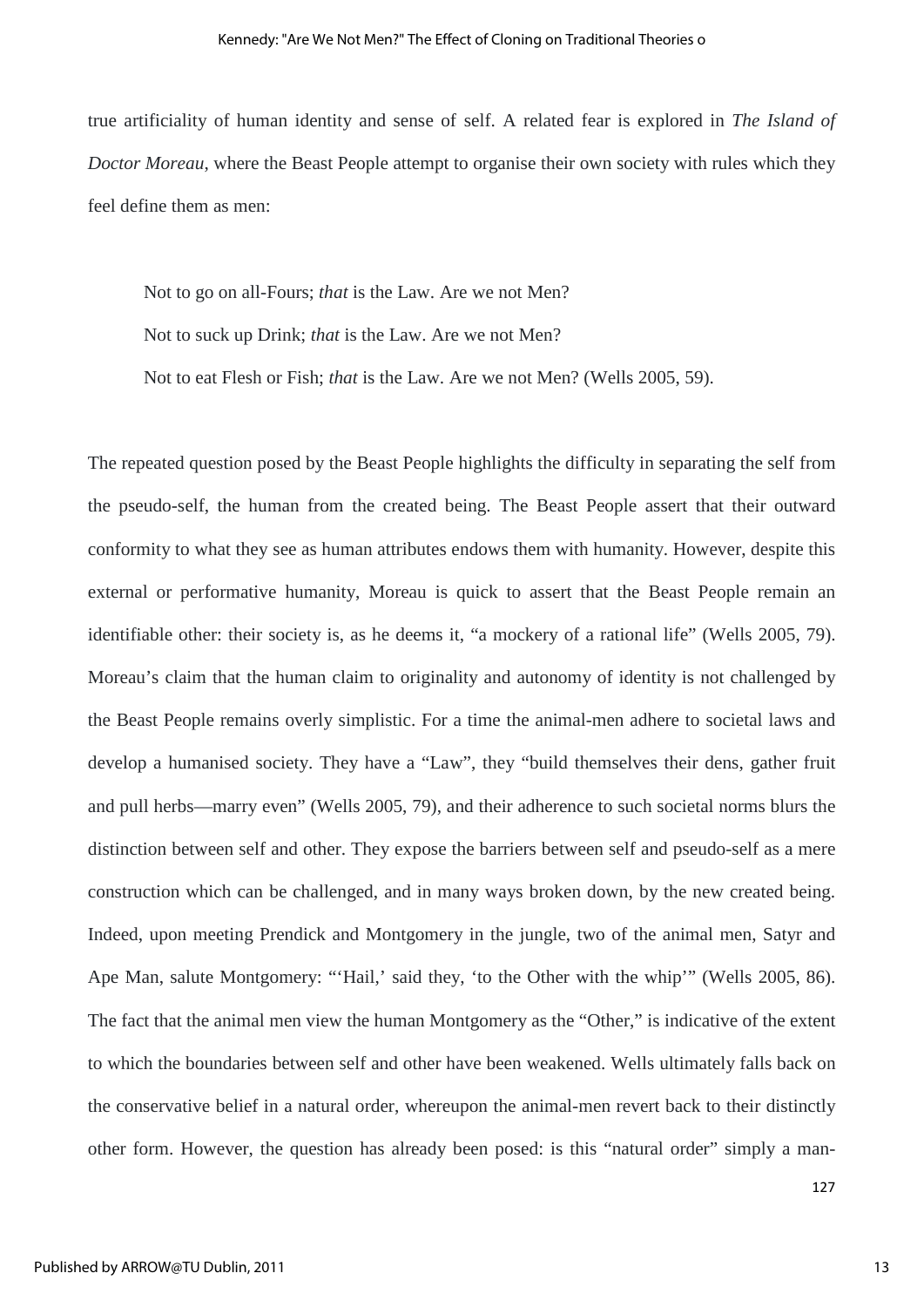made construction, built to maintain the status quo and allow the self to maintain a stable sense of identity unchallenged by the pseudo-self?

 Matheson's conclusion in *I Am Legend* explores these constructed barriers between self and pseudo-self even more extensively. In a very Derridean decentring, the conclusion of *I Am Legend* sees the sub-human, the new subaltern, overthrow traditional society in order to create their own new world order. Robert Neville, the last surviving human, understands this in his dying moments: "suddenly he thought, I'm the abnormal one now. Normalcy was a majority concept, the standard of many and not the standard of just one man" (Matheson 2007, 160). In this new world the human is the subaltern and the sub-human, the created being, takes power. The self has been colonised by the other, and as a result the identity of the self and its stable and dominant position in the world has been fundamentally altered. Crucially, *I Am Legend* does not define this new society as inherently evil. As Ruth puts it, "New societies are always primitive. [. . .] In a way we are like a revolutionary group—repossessing society by violence" (Matheson 2007, 157).

*I Am Legend* takes the modern-day fears of the sub-human and places them in an entirely new context. The new subaltern group are given a rationale, perhaps justifying the violence it commits, and a viable future existence is proposed. Should cloned humans come to outnumber naturally born humans in the future, it might well affect the balance of power. The fear of this possibility, evoked in *I Am Legend*, can be linked to Derrida's idea of "hospitality" as outlined in *Deconstruction in a Nutshell*. J.D. Caputo summarises:

"Hospitality," the welcome extended to the guest, is a function of the power of the host to remain master of the premises. A "host" is someone who takes on or receives strangers, who gives to the stranger, even while remaining in control. (Caputo 2004, 110).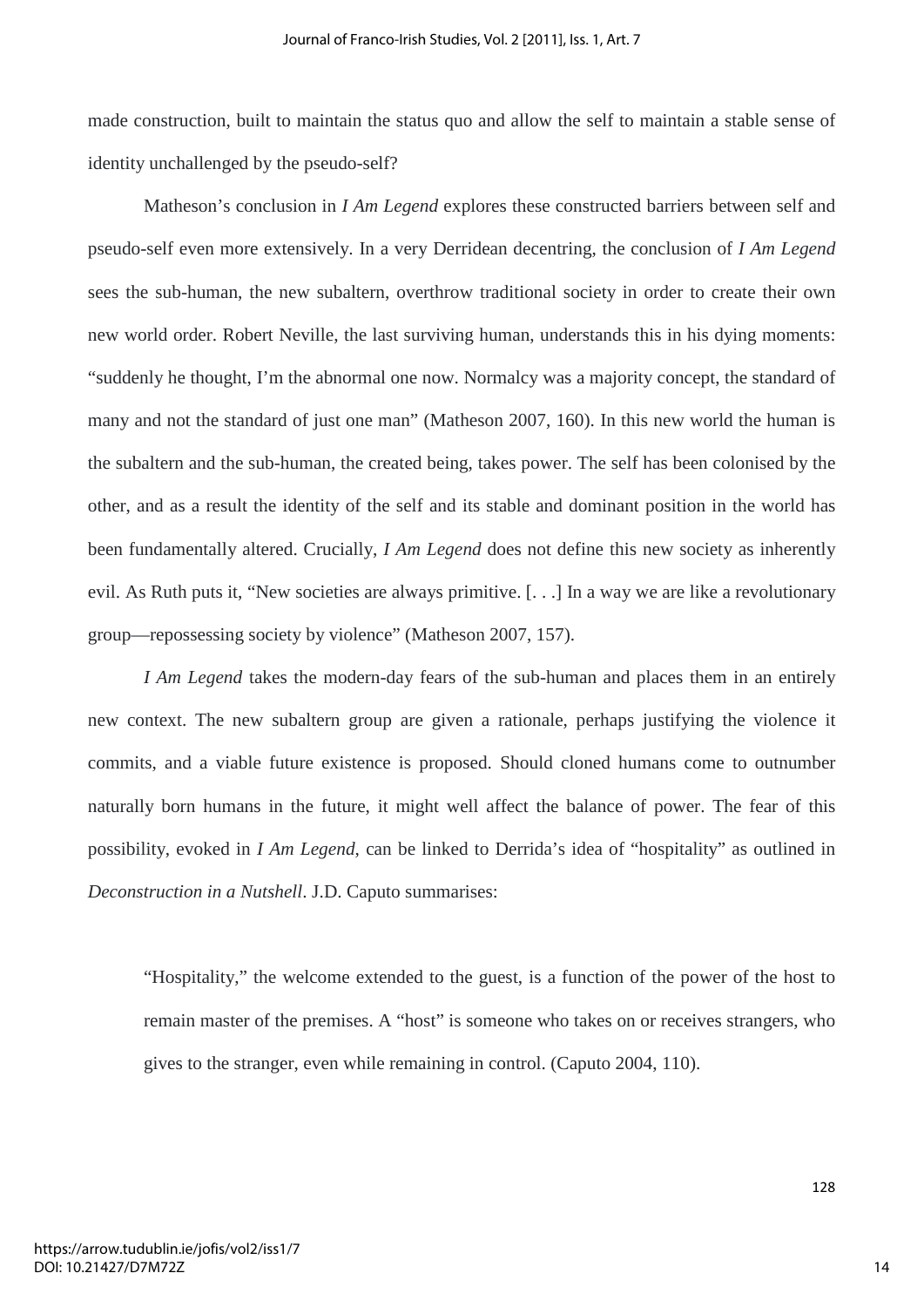*I am Legend* is indicative of what could happen should the "host" lose control. The momentum of scientific progress welcomes cloned humans; we invite them to cross our threshold; but the question remains, can the Western notion of autonomous, original identity, withstand the challenge to its authenticity presented by the advent of human cloning?

A challenge by a human clone to previously held beliefs concerning Western identity could force a re-evaluation of modern society's current definition and delineation of self and other. This re-evaluation could see the clone, once defined as the other, seeking recognition and an autonomous identity in modern society. In this instance traditionally-born human beings could find their previously fixed notions of identity and selfhood threatened by the emergence of a new pseudo-self. Robert Neville articulates this possibility in *I Am Legend* when he refers to the infected as "the new people of the earth" (Matheson 2007, 161). Neville, being the only one of his kind to survive, becomes an "anathema and black terror to be destroyed" (Matheson 2007, 161). The dominant centre has quite literally become the other.

In the twenty-first century, one of the core elements through which humans define their sense of self, their identity, and their place in society is through their community. David Braine articulates that human beings have "roots in a community; proximately, the community of human beings, and, underlying this, the community constituted as a whole" (Braine 1988, 60). A significant challenge posed by cloning is its potential to destabilise our community roots. Derrida makes the point that "if a community is too welcoming, it loses its identity" (Caputo 2004, 113). In welcoming the clone, humans may have to strike a balance between welcoming the other and protecting the identity of the self. If humans can be cloned, how will society and the community be constituted? How can the human be defined and how will traditional theories of self and other be applied? In order to look to the future, humans will have to come to terms with the ramifications of these questions.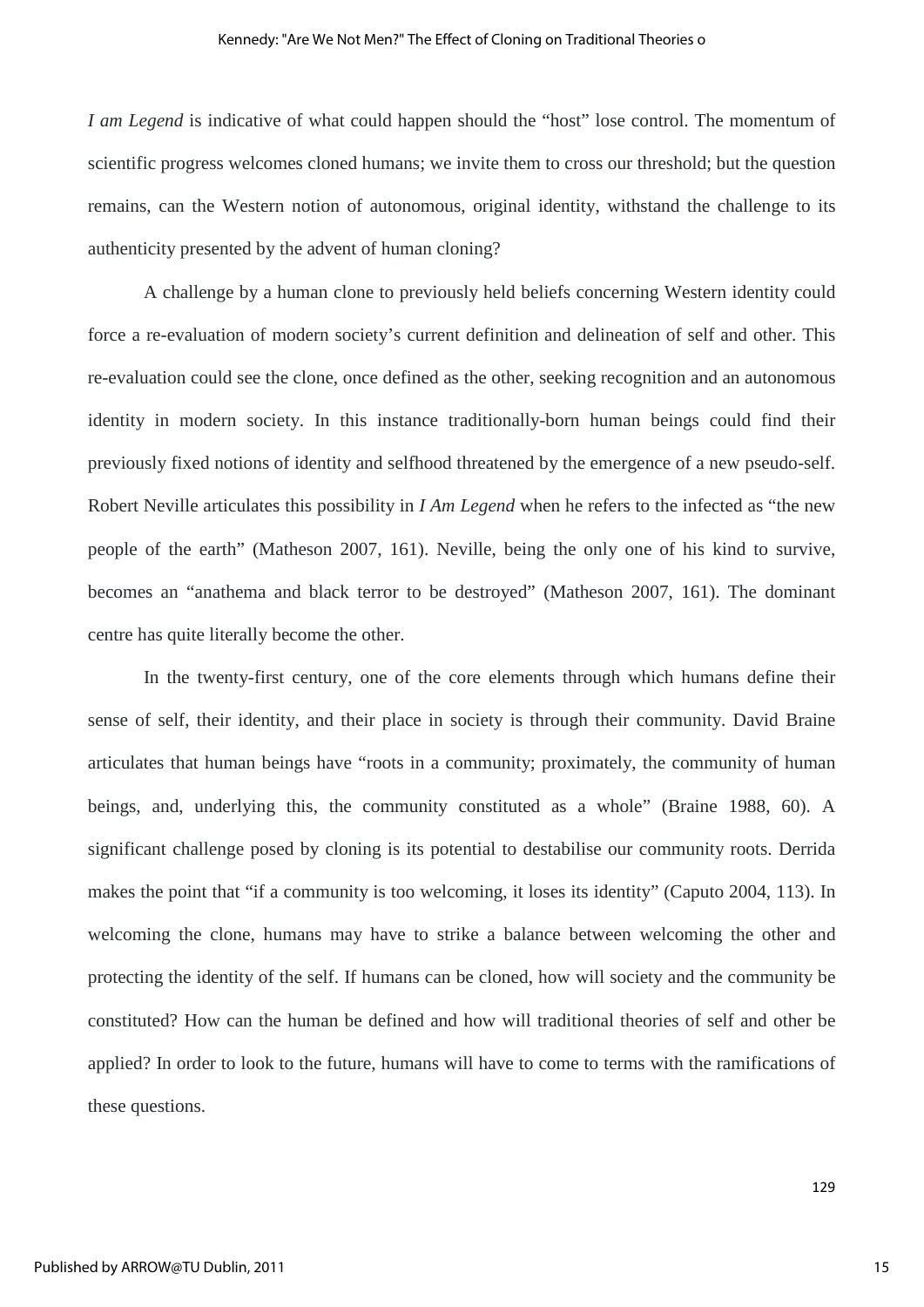I have attempted to outline some of the primary anxieties concerning the advocacy of cloning, with particular emphasis upon its possible effects on the definition of the self and other. Experimentation with human cloning has the potential to shatter traditional boundaries between self and other and fundamentally alter the very "nature of humanity" (Wilmut et al. 2000, 313). Western society, as exemplified by the Victorian English, have historically constructed a plethora of others in order to bolster a strong and unified sense of self, and the advent of human cloning, even if only in theory, has emphasised the falsity of these constructions and shown, as Luke Gibbons states, that what "starts out being strange and remote [...] ends up as being all too familiar" (Gibbons 2004, 87).

Human cloning exposes the fact that constructions of self and other, are, in many respects, based on a claim of artificiality. Self and other are shown to be, not binary opposites, but indistinguishable. Human cloning would initiate a process whereby the self would be solely responsible for fundamentally altering its own nature. Theoretical and manmade constructions of self and other, long debated and discussed, would be placed upon a new physical stage. Humans would thus "shape themselves though their autonomous choices" and face an identity crisis, and indeed a pseudo-self, of their own making (Lacan 2001, 1289). This pseudo-self has the potential to destabilize traditional societal power structures and spark a new debate of the very definition of humanity. Perhaps we should look to the words of Derrida:

The question of opening oneself to difference, to the other, will *always* come back to the gift, to trumping greed with generosity, to breaking the self-gathering circle of the same with the affirmation of the other. (Caputo 2004, 116).

The question remains: would human societies be willing to affirm and accept the human clone without losing sight of our own community and identity? Whatever the answer to that question, it is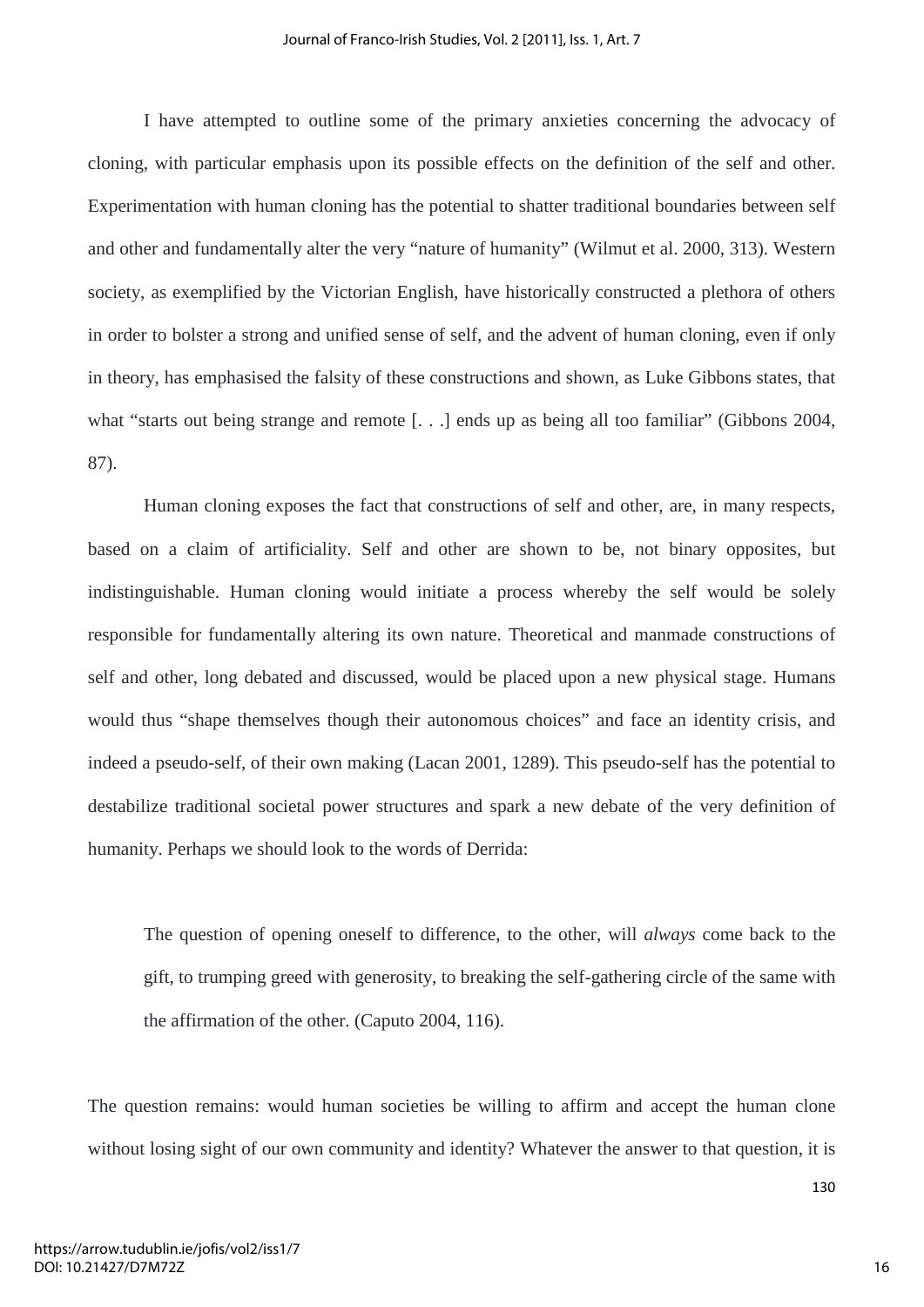clear that the emergence of the human clone would constitute one of the greatest challenges to identity in human history.

### **Works Cited**

Arata, Stephen D., 2000. "The Occidental Tourist: Dracula and the anxiety of reverse colonization." *The Horror Reader*. Ed. Ken Gelder. London: Routledge.

Atkinson, Dennis, 2002. *Art in Education: Identity and Practise*. Dordrecht: Kluwer Academic Publishers.

Baldick, Chris, 1987. *In Frankenstein's Shadow: Myth, Monstrosity, and Nineteenth-century Writing*. New York: Oxford UP.

Braine, David, 1988. "Human life: its secular sacrosanctness." *Ethics, Technology and Medicine.* Ed. David Braine and Harry Lesser. Aldershot & Vermont: Avebury.

Caputo, J.D., 2004. "Community without Community." *Deconstruction in a Nutshell: A Conversation with Jacques Derrida*. New York: Fordham UP.

Curtis, L.P., 1968. *Anglo-Saxons and Celts: A Study of Anti-Irish Prejudice in Victorian England*. New York: New York UP.

Dryden, Linda, 2003. *The Modern Gothic and Literary Doubles: Stevenson, Wilde and Wells*. New York: Palgrave Macmillan.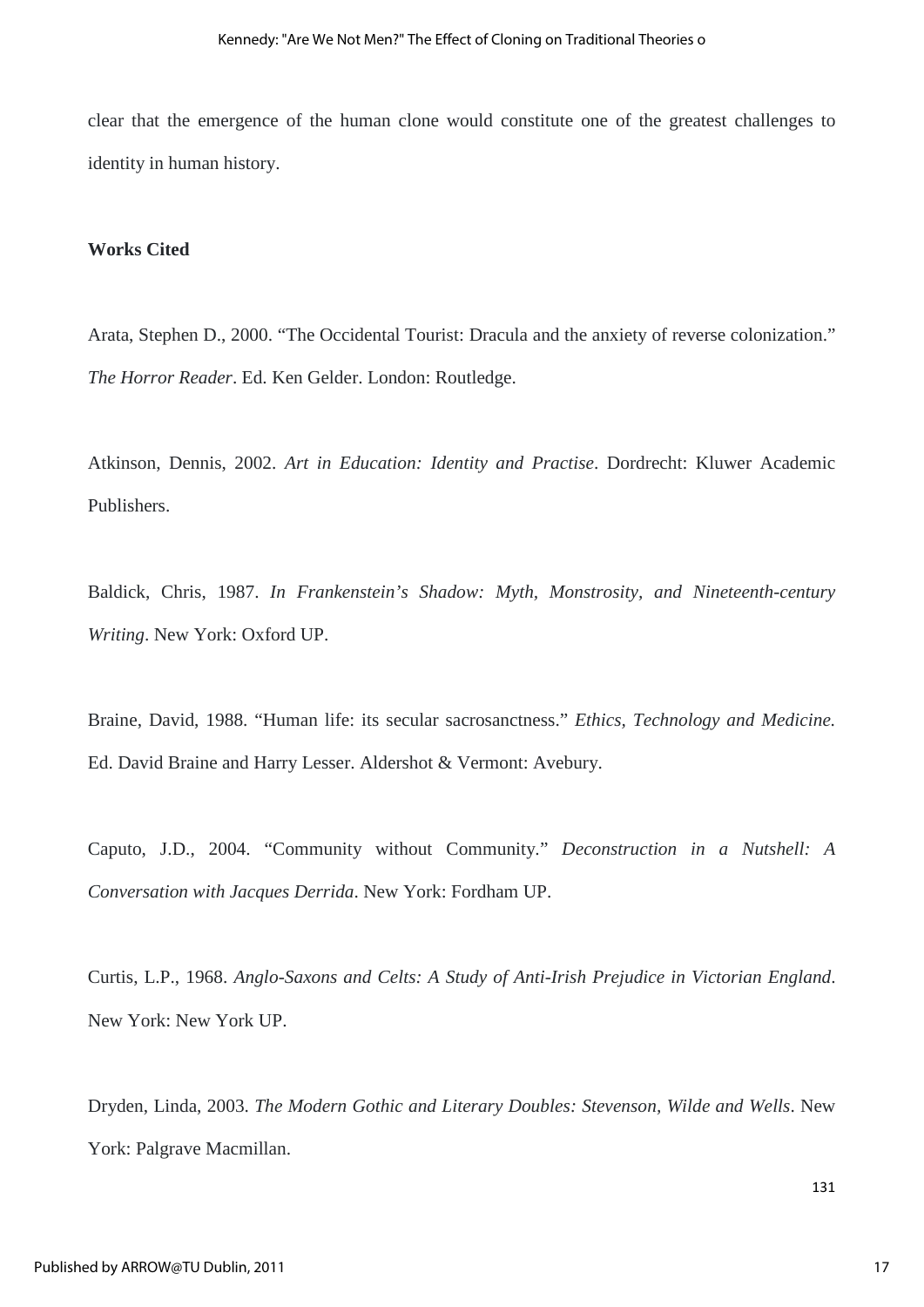Ferguson, Christine, 1999. "Dr. McGrath's Disease: Radical Pathology in Patrick McGrath's Neo-Gothicism." *Spectral Readings: Towards a Gothic Geography*. Ed. David Punter and Glennis Byron. Basingstoke: Macmillan.

Freud, Sigmund, 2001. "The Uncanny." *The Norton Anthology of Theory and Criticism*. Ed. Vincent B. Leitch. New York; London: Norton.

Gibbons, Luke, 2004. *Gaelic Gothic: Race, Colonization and Irish Culture*. Galway: Arlen House.

Hegel, G.W.F., 2001. "Phenomenology of Spirit." *The Norton Anthology of Theory and Criticism*. Ed. Vincent B. Leitch. New York; London: Norton.

Lacan, Jacques, 2001. "The Mirror Stage as Formative of the Function of the I as Revealed in Psychoanalytic Experience." *The Norton Anthology of Theory and Criticism*. Ed. Vincent B. Leitch. New York; London: Norton.

Leitch, Vincent B., 2001. "Jacques Lacan." *The Norton Anthology of Theory and Criticism*. Ed. Vincent B. Leitch. New York; London: Norton.

Lemaire, Anika, 1977. *Jacques Lacan*. London: Routledge and Kegan Paul.

Lewis, Wyndham, 1968. *The Lion and the Fox*. London: Grant Richards.

Matheson, Richard, 2007. *I am Legend*. London: Golancz.